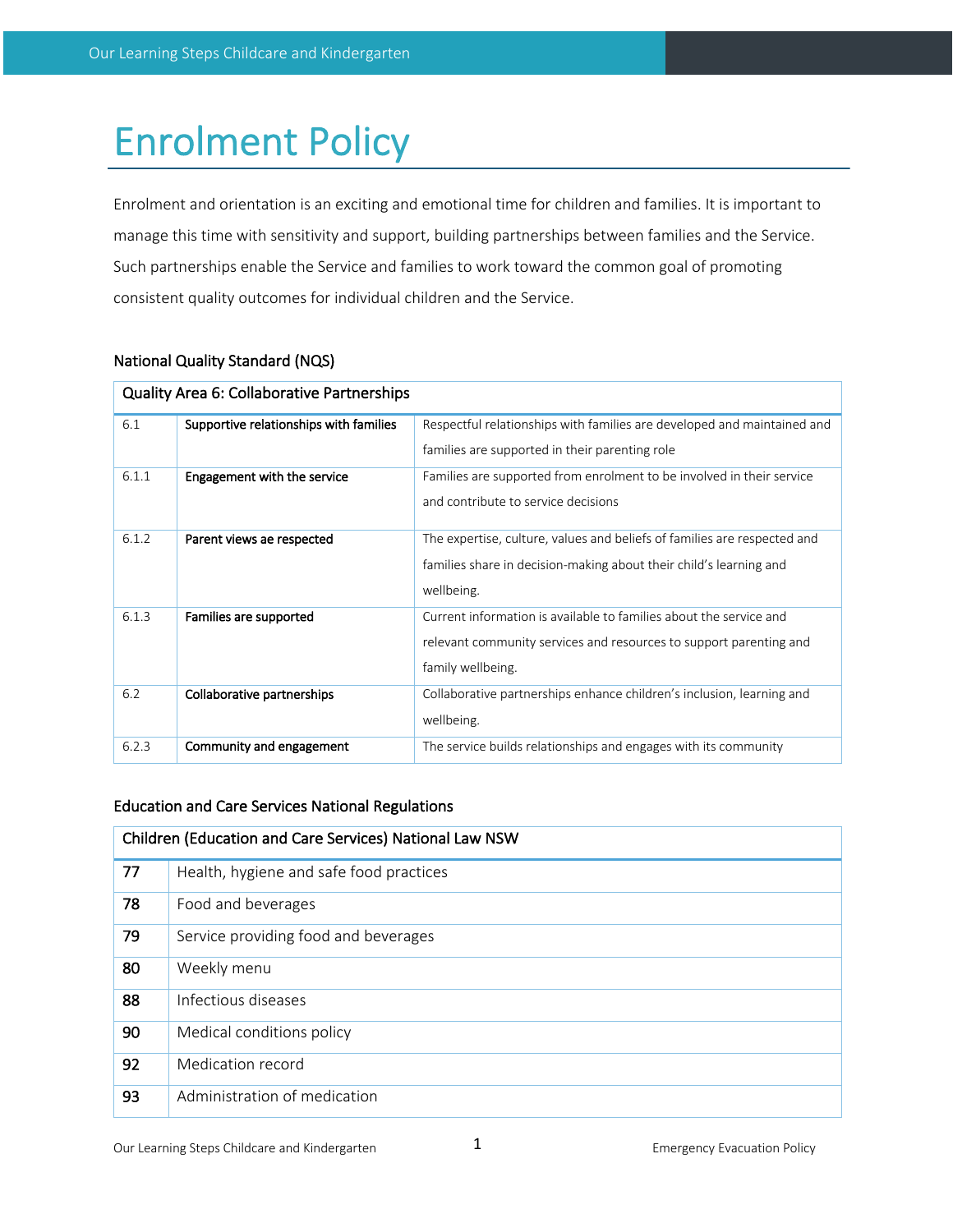| 96  | Self-administration of medication                                                    |
|-----|--------------------------------------------------------------------------------------|
| 97  | Emergency and evacuation procedures                                                  |
| 99  | Children leaving the education and care service premises                             |
| 100 | Risk assessment must be conducted before excursion                                   |
| 101 | Conduct of risk assessment for excursion                                             |
| 102 | Authorisation for excursions                                                         |
| 157 | Access for parents                                                                   |
| 160 | Child enrolment records to be kept by approved provider and family day care educator |
| 161 | Authorisations to be kept in enrolment record                                        |
| 162 | Health information to be kept in enrolment record                                    |
| 168 | Education and care service must have policies and procedures                         |
| 173 | Prescribed information is to be displayed                                            |
| 177 | Prescribed enrolment and other documents to be kept by approved provider             |
| 181 | Confidentiality of records kept by approved provider                                 |
| 183 | Storage of records and other documents                                               |

## RELATED POLICIES

| Acceptance and Refusal Authorisation Policy |  |  |  |  |
|---------------------------------------------|--|--|--|--|
| Arrival and Departure Policy                |  |  |  |  |
| Children's Belongings Policy                |  |  |  |  |
| <b>Immunisation Policy</b>                  |  |  |  |  |
| Payment of Fees Policy                      |  |  |  |  |
| Privacy and Confidentiality Policy          |  |  |  |  |
| <b>Additional Needs Policy</b>              |  |  |  |  |
| <b>Family Communication Policy</b>          |  |  |  |  |
| Withdrawal of a Child Policy                |  |  |  |  |
| Retention of Records Policy                 |  |  |  |  |

## PURPOSE

We aim to ensure children and families receive a positive and informative enrolment and orientation process that meets their individual needs. We strive to establish respectful and supportive relationships between families and the Service to promote positive outcomes for children whilst adhering to legislative requirements.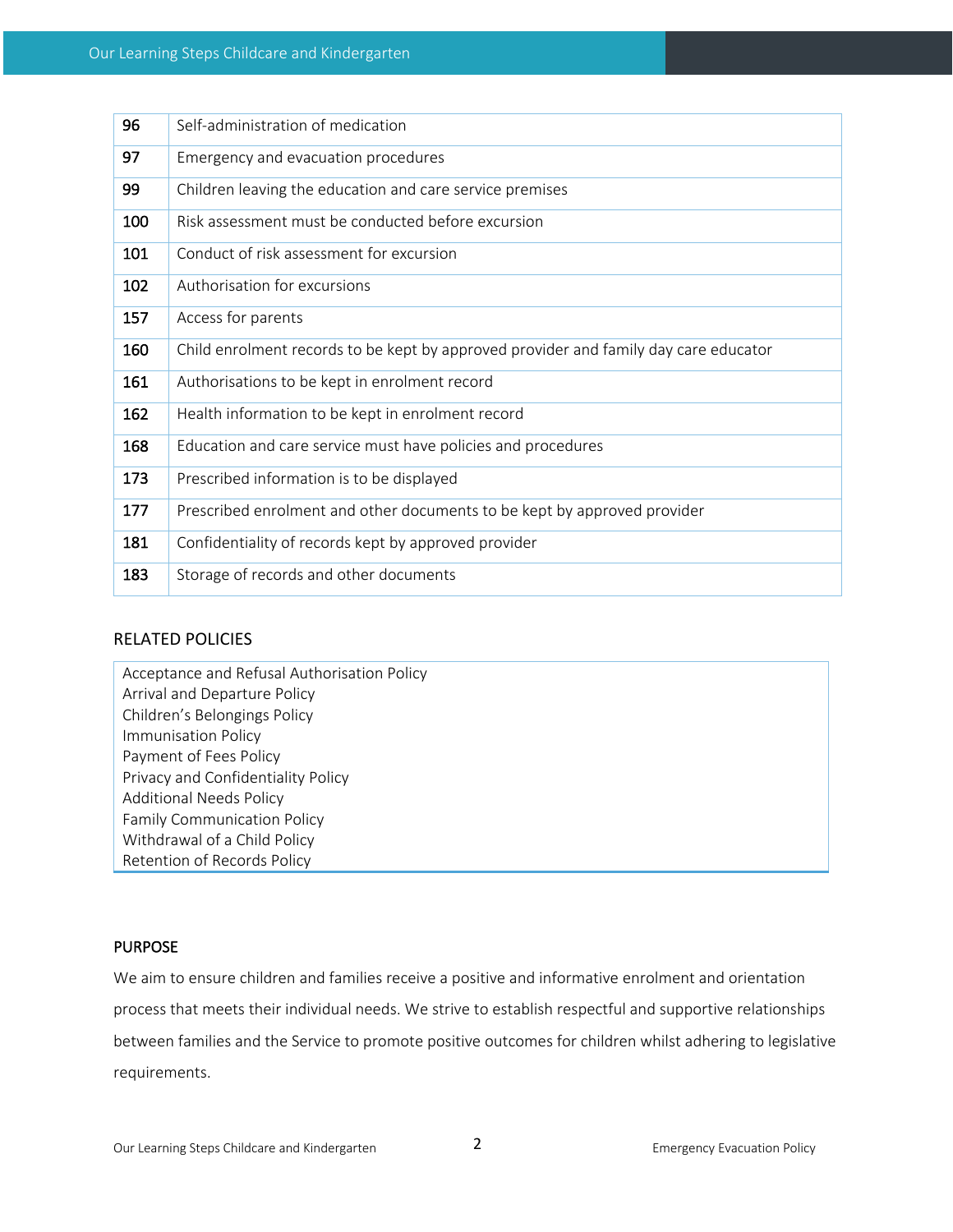#### **SCOPE**

This policy applies to children, families, staff, management and visitors of the Service.

#### IMPLEMENTATION

Our Service accepts enrolments of children aged between 6 weeks- 6 years of age.

Enrolments will be accepted providing:

- a) The maximum daily attendance does not exceed the licensed capacity of the Service
- b) A vacancy is available both for the booking required and the agreed number of children is in accordance with the licensing requirements
- c) The adult to child ratio is maintained in each room

#### Priority of Access guidelines

The Department of Education hasset priority of access guidelines for all children's services eligible for Child Care Subsidy. Every Child Care Subsidy approved childcare service is required to abide by the guidelines which families will be informed of during the enrolment process.

The Priority Lists are used when there is a waiting list for the Service or when a number of parents are applying for a limited number of vacant places. When families apply to join the list they are asked a series of questions to determine their particular circumstances. A scoring system is applied based on their responses. This determines their child's place on the waiting list. As places become available they are offered to those highest on the list as stated in the guidelines above.

Children with disabilities will be enrolled, if in the opinion of management the Service can meet the child's needs. Additional resources and funding may be required.

The Priority of Access levels, which the Service must follow when filling vacancies, include:

- 1. A child at risk of serious abuse of neglect.
- 2. A child of a single parent/guardian who satisfies, or of parents/guardians who both satisfy the work/training/study test under Section 14 of the Family Assistance Legislation Amendment (Child Care) Act 2010.
- 3. Any other child.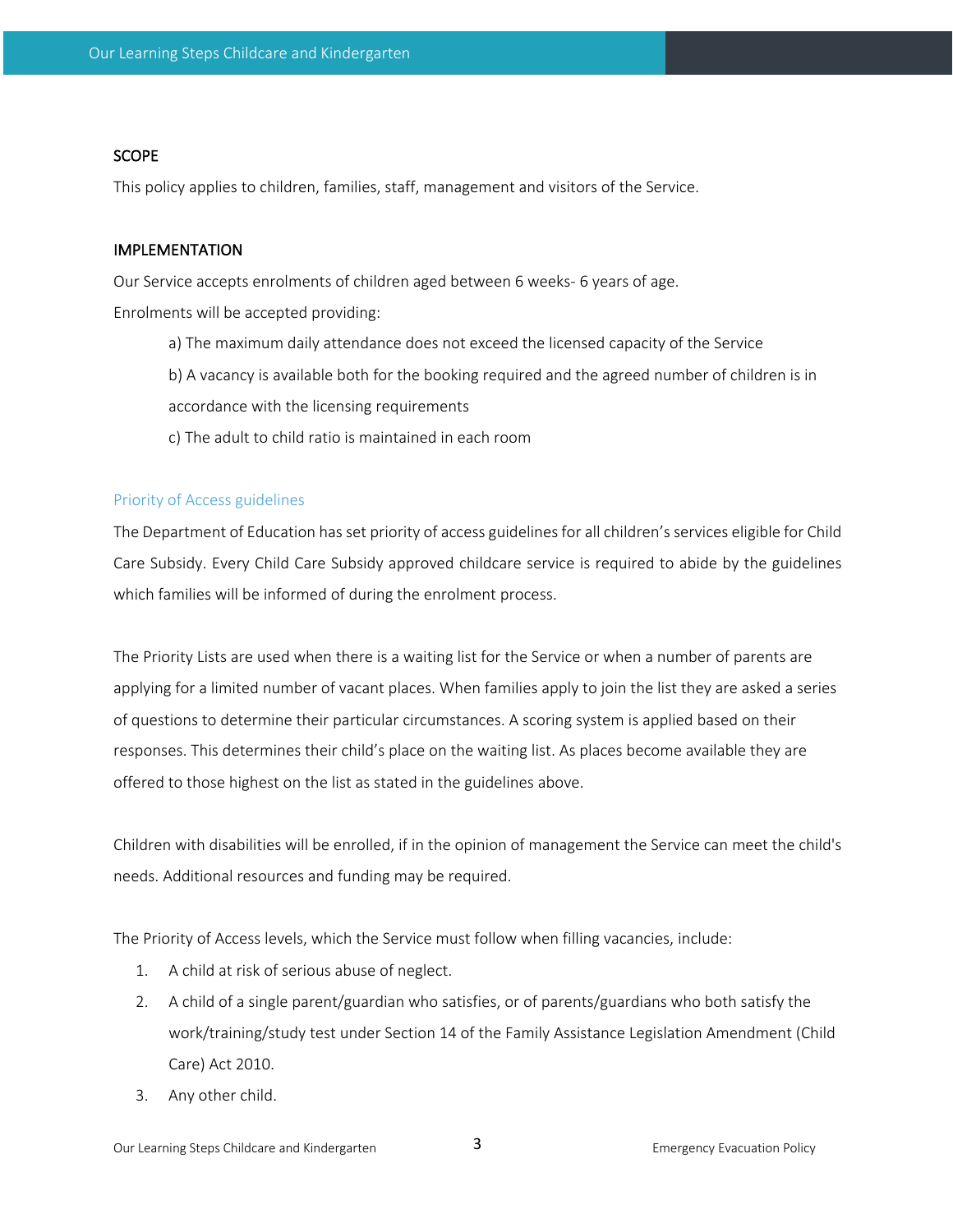Within these three categories priority is also given to:

- Children in Aboriginal and Torres Strait Islander families
- Children in families, which include a disabled person
- Children in families on low income
- Children in families from culturally and linguistically diverse backgrounds
- Children in socially isolated families
- Children of single parents/guardian

### Enrolment

When a family has indicated their interest in enrolling their child in our Service, the following will occur:

- Families will be invited to come on a tour of the Service.
	- o Families will be provided with a range of information about the Service which will include: programming methods, menu, incursions, excursions, inclusion, fees, policies, procedures, sun smart requirements, regulations for our State and the licensing and assessment process, signing in and out procedure, the National Quality Framework, room routines, educator qualifications, introduction of educator in the room the child will be starting in and educator and parent communication.
- Families are invited to ask questions and seek any further information they require.
- Families are given a copy of the Parent Handbook, which outlines the Service operation and philosophy.
- Families will be provided with vacancies, a start date and a suitable time for the child to be orientated to the Service.
- Families are informed of the Priority of Access guidelines and have their position assessed as to how they place within this system. Any matters that are sensitive of nature, such as discussing a child's medical needs, Court Orders, parenting plans or parenting orders, will be discussed privately with management. Families will be required to bring any corresponding documents in relation to court orders, medical needs or plans.
- Families will need to complete the enrolment form informing management of their child's interests, strengths and individual needs.
- If a family or child uses English as a second language, or speak another language at home, we request that families provide us with some key words in the languages the child speaks at this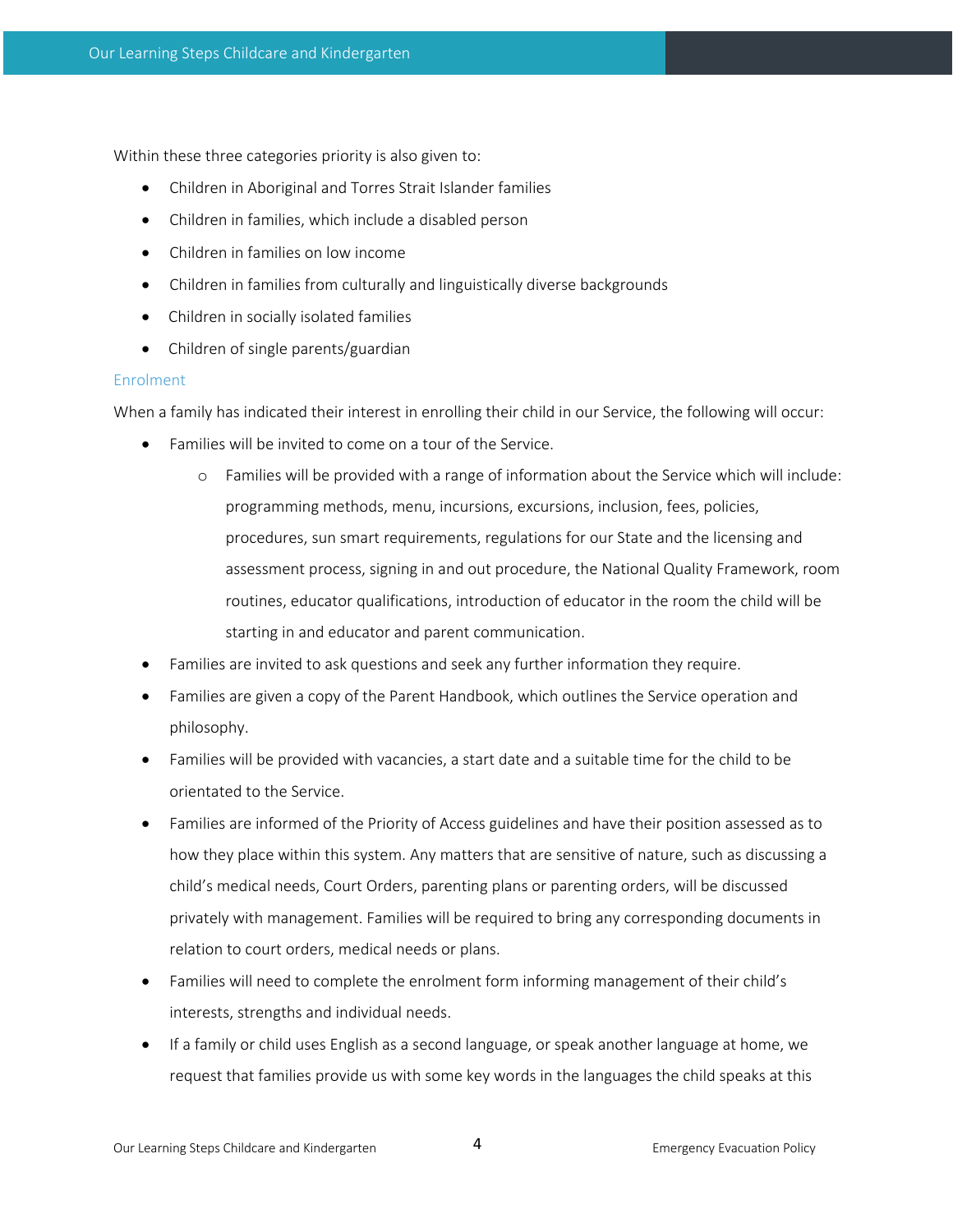time so that educators can learn the words. Educators will furthermore use visuals to assist the child to understand and be able to communicate with others.

- Families will need to complete a Child Care Subsidy assessment online to check eligibility and entitlements to CCS which needs to be done through myGov website.
- Where there are certain changes to the individual Complying Written Arrangements (CWA) for care between the provider and an individual, the provider must update the arrangement in writing, and the families are required to confirm the changes through myGov.
- Families will be invited to bring their child into the Service at a time that is convenient to familiarise themselves with the environment and educators.
- It is a legal requirement that prior to the child starting at the Service we have all corresponding documents including enrolment form, medical plans, immunisation status and any court orders.
- It is a requirement from Department of Human Services that immunisation information is continuous. Parents are reminded mid-way through the year to provide any immunisation updates to the Service in order to continue receiving childcare benefits.
- Parents must notify the Service if their child has not been immunised via the enrolment form.
- Families are required to provide current Australian Childhood Immunisation Register (ACIR) History Statement which shows that the child is up to date with their scheduled immunisations. The ACIR is a national register administered by Medicare that records details of vaccinations given to children. Please note that children's 'green books' or 'blue books' are not accepted.
- Unborn children may be placed on the waiting list to avoid the unfair allocation of places that would occur if children could only be placed onto the list once born. If an unborn child is placed on the waiting list, then it is the responsibility of the parent to inform Management of the name and date of birth of the child within three months after the expected birth date.
- It is the family's responsibility to keep the Service informed of any changes to the information recorded on the application form.

### Families will be asked to provide the following information:

- 1. The full name, residential address, place of employment and contact telephone number of a parent.
- 2. The full name, residential address, place of employment and contact telephone number of a person who may be contacted in case of an emergency concerning the child if a parent is unable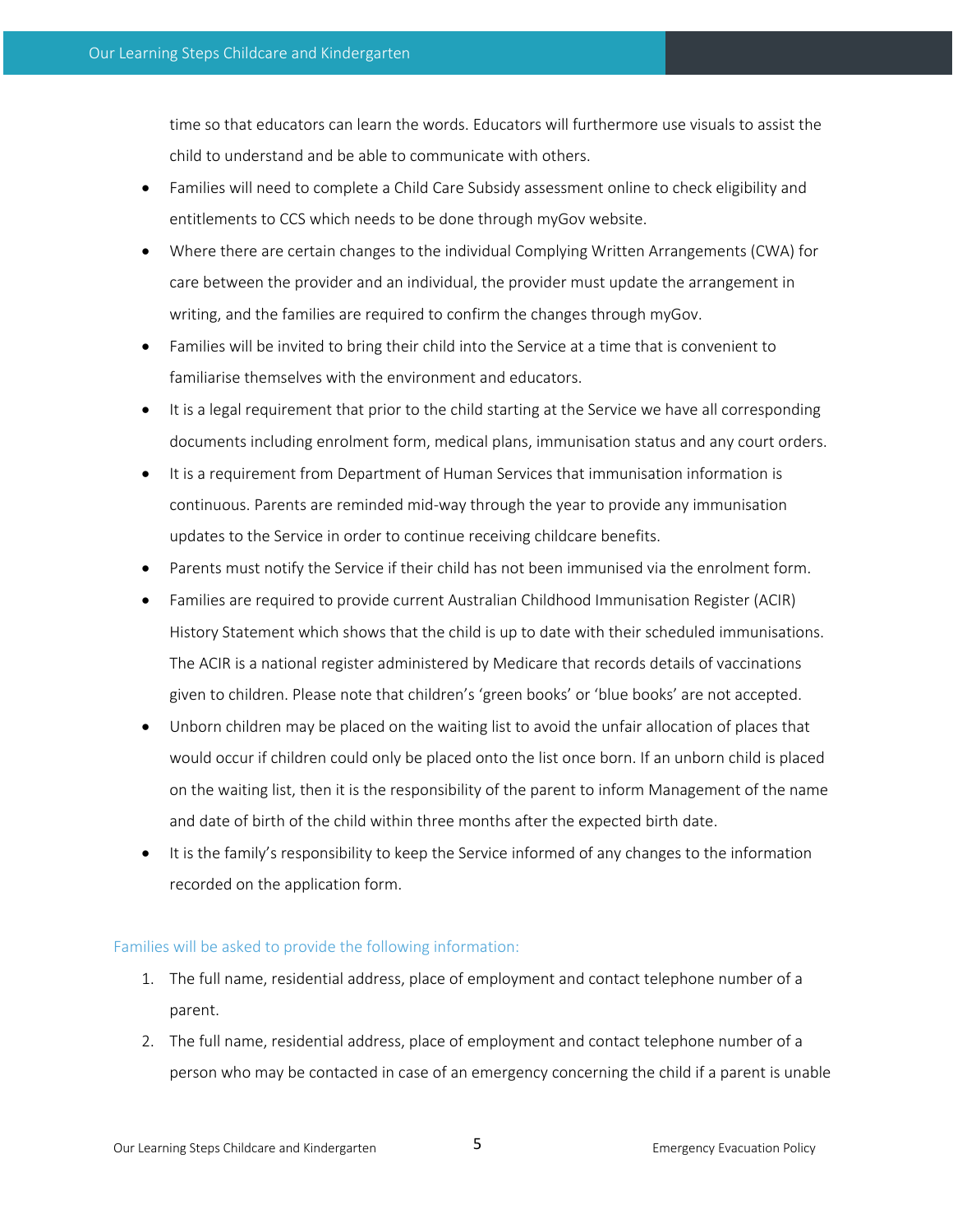to be contacted. Parent must nominate who can be contact in the case of an emergency or for the collection of the child.

- 3. The full name, residential address, and contact telephone number of any person authorised to collect the child from the Service. Parent must nominate who can be contacted for the collection of the child.
- 4. The gender of the child.
- 5. Agreement on Fee information
- 6. Any court orders or parenting agreements regarding the child.
- 7. The primary language spoken by the child; if the child has not learnt to speak, the child's family's language.
- 8. The cultural background of the child.
- 9. Any special requirements notified by the family, including for example cultural or religious requirements.
- 10. The needs of a child with a disability or with other additional needs.
- 11. A statement indicating parental permission for any medications to be administered to the child whilst at the Service. Only a parent on the enrolment form can authorise the administration of medication.
- 12. A statement indicating parental permission for any emergency medical hospital and ambulance services.
- 13. The name and address and telephone number of the child's doctor
- 14. Excursion permission for regular occurring outings (if applicable).
- 15. The child's Medicare number (if applicable).
- 16. Specific healthcare needs of the child, including any medical condition including allergies, including whether the child has been diagnosed as at risk of anaphylaxis.
- 17. Any medical management plan, anaphylaxis Medical Management Plan or Risk Minimisation Plan to be followed with respect to a specific healthcare need, medical condition or allergy.
- 18. Details of any dietary restrictions for the child.
- 19. Confirmation of immunisation status of the child.
- 20. CRN for child and claimant.
- 21. Child Care Subsidy Assessment confirmation
- 22. Confirmation of enrolment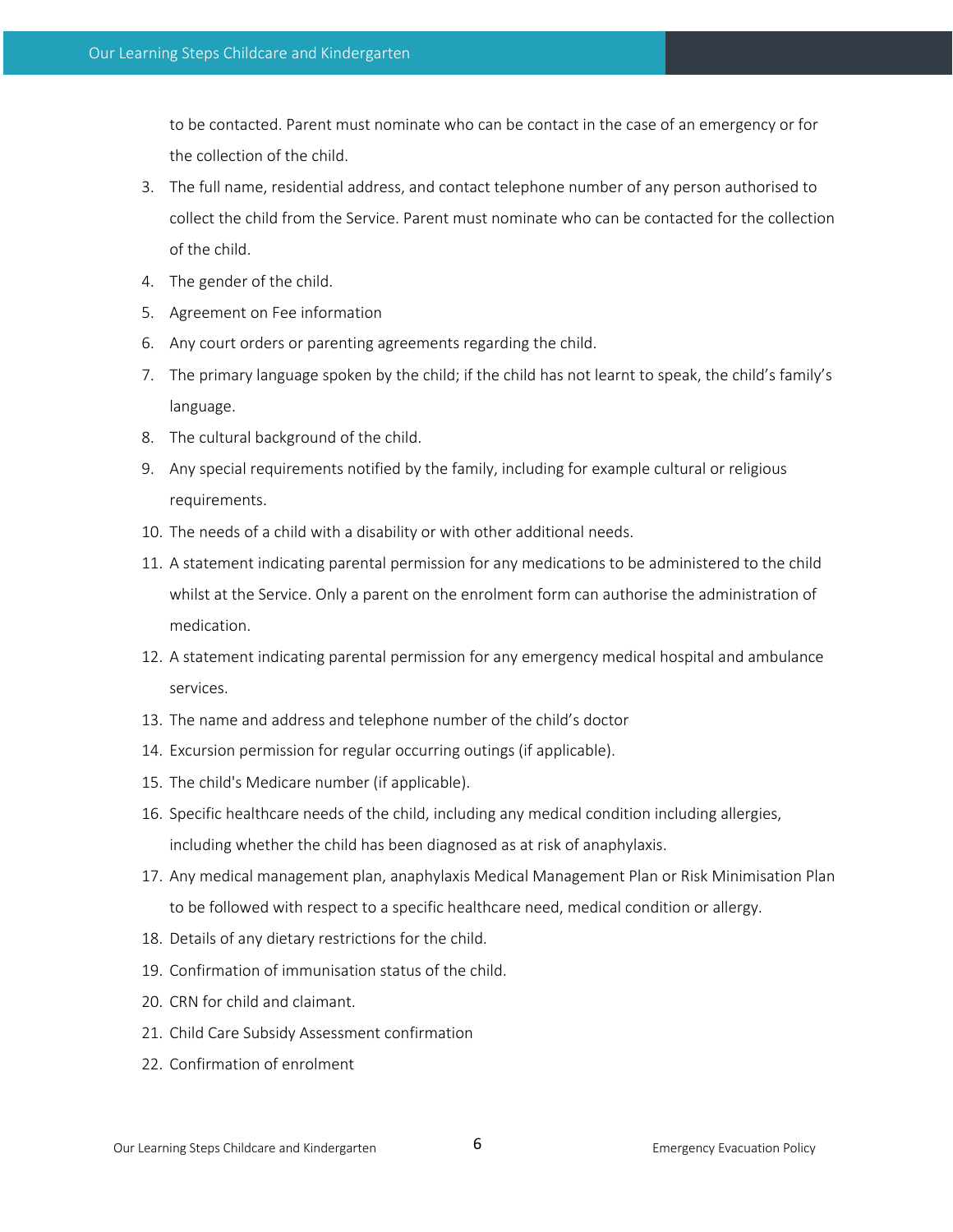# Orientation of the Service

During the orientation of the Service, families will be:

- Given the Service enrolment form to be completed
- Provided with an outline of the Service policies which will include fees payment, sun safety, illness and accident and medical authorisation
- Shown the signing in/out process
- Spoken to about appropriate clothing worn to the Service, including shoes
- Informed about children bring in toys from home
- Introduced to child's Educators
- Taken on a tour around the Service
- Discuss medical management plan and allergies completed on file (if applicable)
- Advised about the daily report and how parents can access this
- Introduced to the room routine and Service program. This includes StoryPark portfolios and the observation cycle.
- Informed about Service communication meetings, interviews, newsletters, emails etc.
- About hats and sunscreen
- Able to set Family Goal's for their child

### Management will ensure:

- Enrolment form is completed accurately and in its entirety
- Inform the Room leader of the new child who will be in the room, highlighting any medical conditions, interests, needs and strengths
- Immunisation certificate has been sighted and photocopied
- Child is added to Observation cycle
- Child is added to Service's allergy and medical conditions log sheet and distribute (if necessary)
- Enrolment lodged with Centrelink
- File for Child's information created
- Child Care Subsidy is explained to families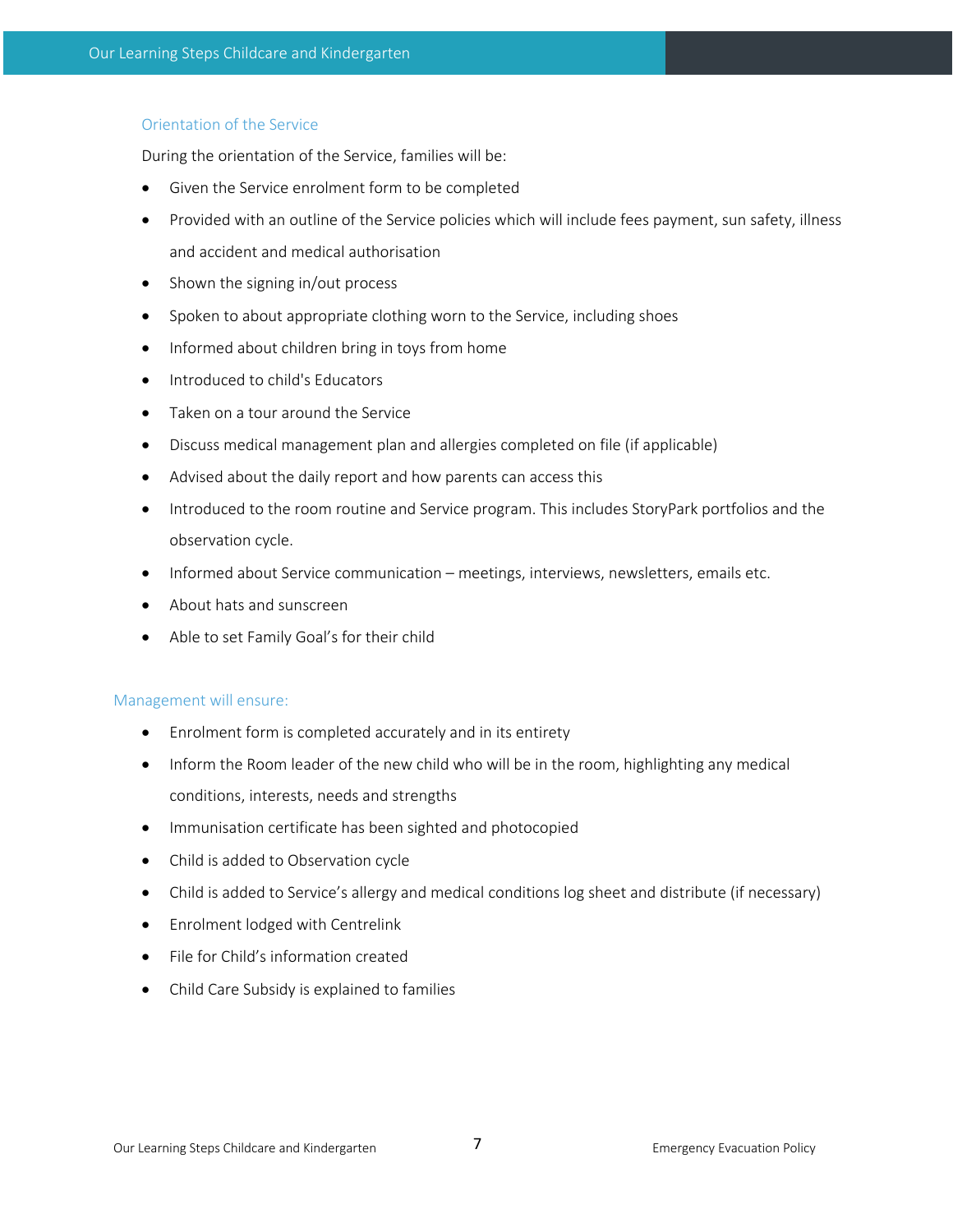# Child Care Subsidy

- Child Care Subsidy (CCS) replaces the Child Care Benefit (CCB) and Child Care Rebate (CCR) with a single, means-tested subsidy
- Families will need to complete the 'Child Care Subsidy Assessment' Task online through the myGov website.
- Child Care Subsidy is paid directly to providers to be passed on to families as a fee reduction
- Families will contribute to their child care fees and pay to the Service the difference between the fee charged and the subsidy amount

# Enrolment Record Keeping

• Our Record Keeping Policy outlines the information and authorisations that we will include in all child enrolment records

# On the child's first day:

- The child and their family will be welcomed into their room for the first day.
- They will be greeted by one of the educators who will show them where to sign in and out, discuss what is happening in the room, and show where the child's locker is located.
- Management will ensure the orientation checklist has been completed and all required documents and information has been received from families.